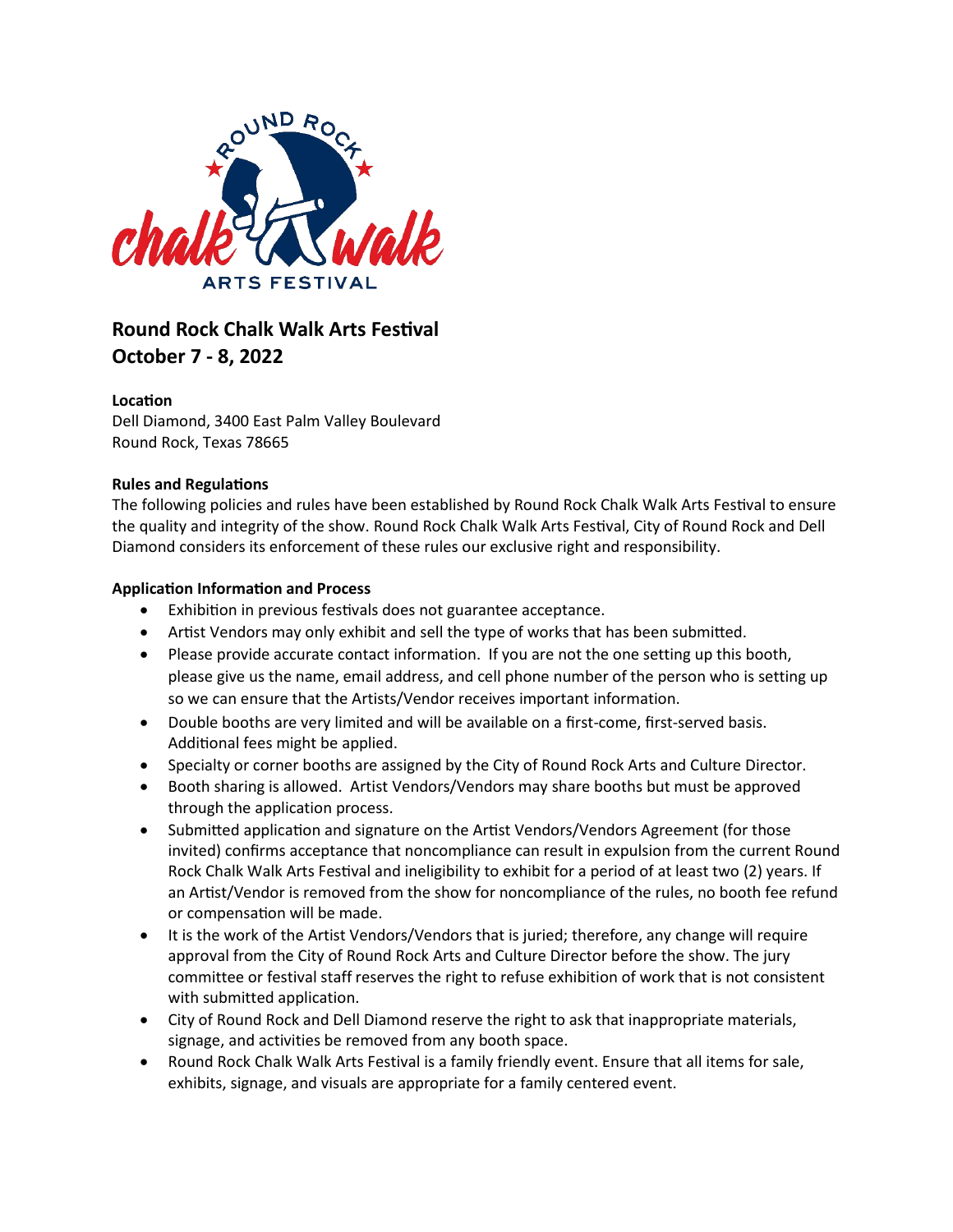- All Artists/Vendors are expected to leave a clean space after teardown. Please remove all trash located in your assigned area by throwing away trash in designated containers.
- City of Round Rock and Dell Diamond are not responsible for any loss or damage of items contained or associated with your business or paid booth space prior to, during, or after the event. You are responsible for any damage to exhibit grounds caused by actions of those manning your booth.

# **Prohibited substances and activities**

- Chalk and chalk products (chalk is sold during the festival and can be used only in designated areas).
- Silly string or Confetti in any form, including cascarones eggs.
- Water balloons.
- Handing out literature beyond your booth space.
- No food or drink items to be sold by Artist Vendors.
- Bringing your own Foods or Beverages of any type. Dell Diamond will be providing all foods and drinks during the festival. Artists/Vendors may bring your own water bottles.
- Unwrapped and homemade food is prohibited due to Department of Health requirements.
- Pets and Service Dogs may not be part of a booth unless other animals have been preapproved as part of the booth's function, such as petting zoos. All service dogs must be on leashes or some other form of restraint. All waste material and other related refuse associated with these animals must be cleaned up and disposed of regularly for the health and safety of all festival goers.
- Smoking and tobacco use is prohibited in Artist/Vendor booths and festival grounds.
- Amplified or acoustical sound and music may not be broadcast from booths if the sound level interferes with the business conducted in neighboring booths or the music provided by the festival planners.
- Foods and Alcohol may not be brought into Dell Diamond or taken outside of festival grounds.
- All Dell Diamond rules, regulations and amenities will be enforced.

# **Fire Marshall**

The Fire Marshall will walk the festival grounds at Dell Diamond and inspect all Artist Vendors/Vendor areas of the festival. The Fire Marshall will look for fire extinguishers and no smoking signs (if appropriate) and clear pathways. The Fire Marshall also looks for appropriate electrical cords (secured to the ground, correct gauge, etc.). Please always follow parking and fire lane rules (even when unloading/loading).

# **Chalk Mural Artists Work and Designs**

Be aware of the Artists' mural works on the street around Dell Diamond. If your staff member or volunteer ruins Artists' works, you may be asked to leave the festival and pay for damages.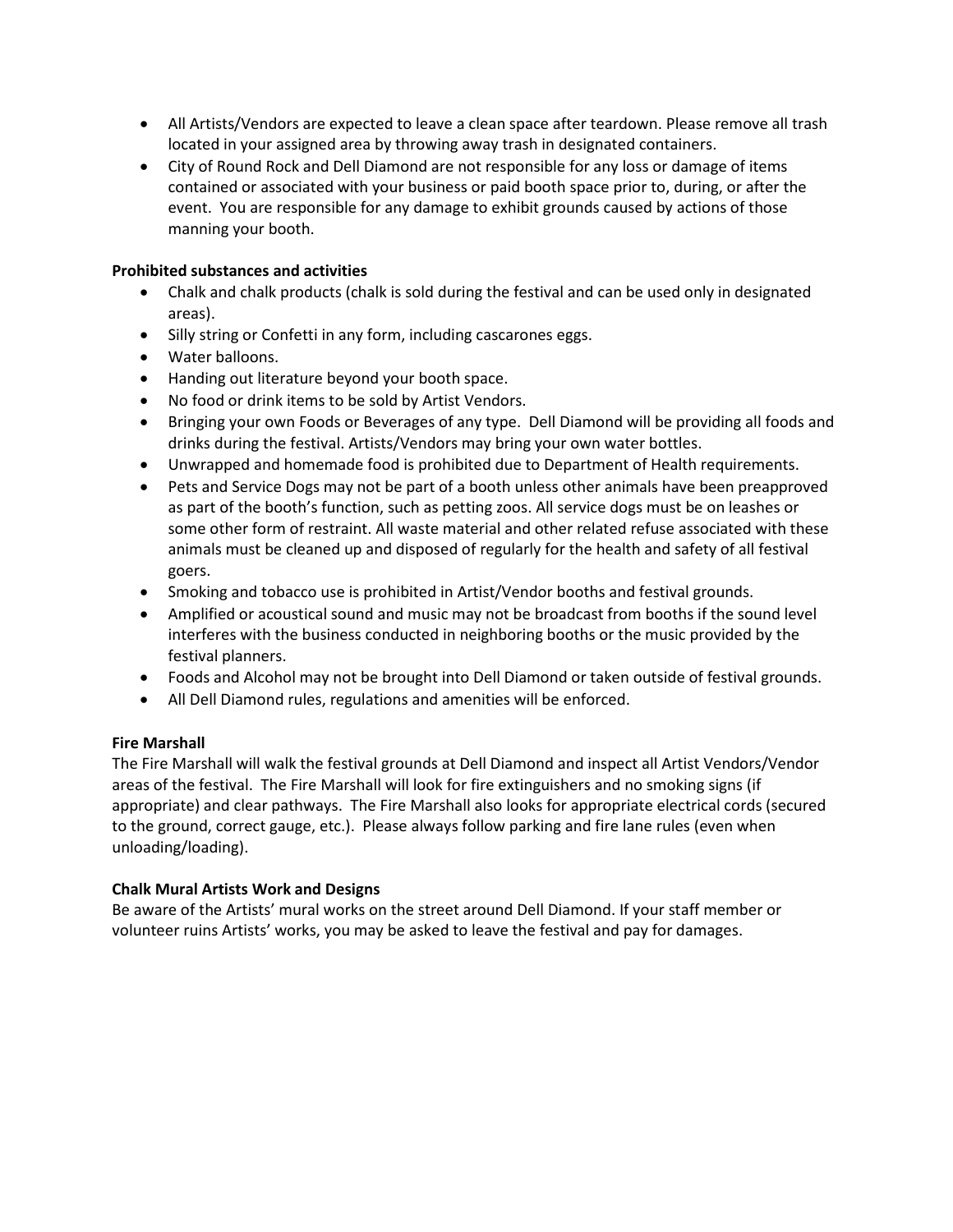# **General Information**

- Artists must comply with all safety requirements and vehicles must be parked only in designated areas. Noncompliance will result in your ineligibility to participate in future festivals.
- There may be more than one (1) Vendor of the same product or products.
- Participating Artist Vendors/Vendors will be responsible for collecting and paying current Texas sales tax on all sales made during the show and report them as being sold in Round Rock, Texas.
- Artists are responsible for proper insurance and protection of work and set-up. The City of Round Rock and Dell Diamond will not be responsible for damage to work or set-up for any reason (including Acts of God).
- If the City of Round Rock or Dell Diamond is required for reasons beyond its control to postpone, shorten or cancel the Round Rock Chalk Walk Arts Festival, no Artist/Vendor shall have any right or claim for any damages whether direct, indirect or consequen�al, or any other kind, arising or alleged to arise by reason of postponement or cancellation of the event.
- No refunds or preferred treatment can be made for inclement weather or any other causes not in the control of the City of Round Rock or Dell Diamond.

# **Vendor Booth Information and Check-in**

- A picture ID is required at Artist Vendors/Vendors check-in by all Artists (including partners) accepted to exhibit. Artist Vendors/Vendors may NOT set-up or have their booth set-up until they have provided proof of their presence.
- All Artist Vendors/Vendors must be on-site during the entire Round Rock Chalk Walk Arts Festival.
- Artist Vendors are provided with approximately a  $10' \times 10'$  space under a tented area. These Vendor tents are placed on pavement. No tables or chairs provided.
- Booth assignments are made at the discretion of the City of Round Rock Arts and Culture
- Director.<br>• Check-in begins on Friday, October 1<sup>st</sup>: 9:00 am to 1:30 pm. Open for business on Friday by 1:45 pm. Last minute setup/emergencies occur on Saturday, October 2<sup>nd</sup>: 8:00 am to 8:30 am. Open for business on Saturday by 9:00 am.
- Artist Vendors/Vendors must park and unload from the parking lot and carry in items to booth area. No vehicles may park and unload in fire lanes or festival area. Artist Vendors/Vendors then need to move your vehicle to designated park areas and set-up at your leisure. If additional Saturday morning setup is required, the setup must be finished by 8:30 am.
- Artist Vendors/Vendors must stay within the perimeters of the assigned booth and avoid interference with other booth spaces.
- We are unable to move your space once the location has been assigned.
- Bring wheeled carts for load in/out. None are available otherwise.
- Do not move event boundaries (sawhorses, fencing, tape, etc.) without Event Staff assistance. Artist Vendors/Vendors/Chalk Mural Artists may be asked to leave the festival if is boundaries are moved, and fees will not be refunded.
- All Artist Vendors/Vendors must provide its own certified extension cords, equipment, hanging systems and staffing and meet all safety requirements.
- All Artist Vendors/Vendors are responsible for assuring safety and security in and around your booth in a manner that minimizes risk, injury, or hazards to you or the public.
- Booth space should be clean, neat, and presentable during and after the event.
- All stock, boxes, and personal items will be kept out of sight.